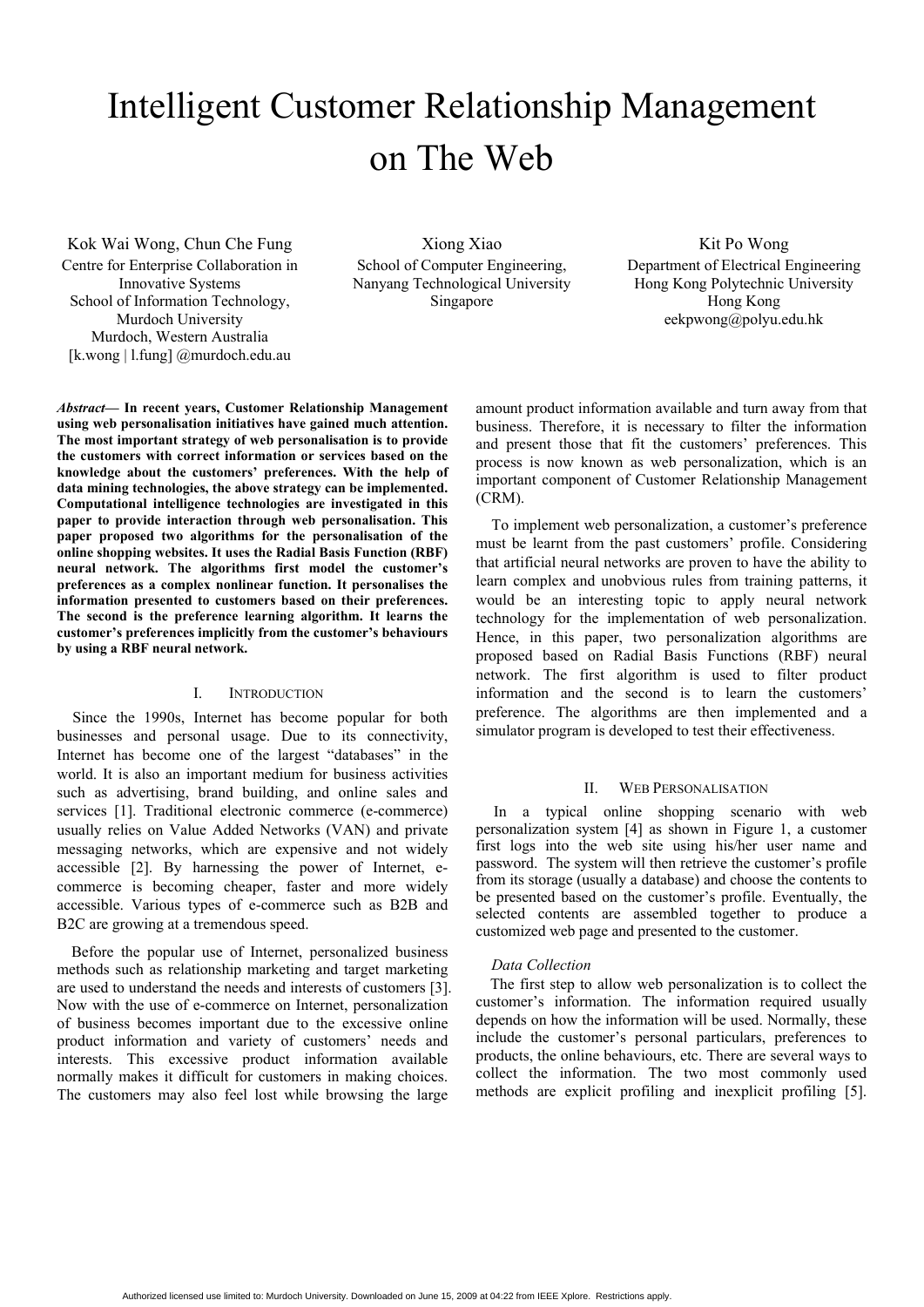Explicit profiling is done by asking the customer to provide information directly. It may be a web form, an interview, a survey or the customer's rating on certain products or services. Inexplicit profiling is the collection of data without customer's awareness, i.e. it is transparent to customers. This method includes the use of cookies, click-stream, etc [5]. The information that is collected is known as raw data. It usually needs to be pre-processed before being fed to the data analysis engines, such as data mining tools.

Before the collection of the customers' information, the website needs to convince the customers and gain permission in providing the information. The customers' privacy would be protected.



Fig. 1. Elements of Web Personalisation

## *Data Analysis*

After the collection of the customers' information, several data analysis techniques (also known as filtering) can be applied to the data for providing recommendations to customers. There are four common data analysis techniques. They are rule-based analysis [5], simple filtering [4], contentbased filtering [4], collaborative filtering [4], and hybrid filtering [3, 6]. Figure 2 shows the overview of a personalization system and the possible techniques used.

# *Web Personalization Technologies*

In this section, the enabling technologies for web personalization will be discussed. The enabling technologies enable the personalization systems to do various kinds of data analysis, such as content-based filtering and collaborative filtering. Some common technologies include data mining, neural network, natural language generating, intelligent agents and information retrieval.

Data mining is a process aimed to find some rules or facts within a large amount of data without knowing the meaning of

those data. It uses various kinds of technologies such as machine learning, statistical analysis, etc. There are four data mining techniques applicable to web personalization [5]. They are clustering, similarity indexing, association rules and classification.

Clustering refers to grouping a set of multidimensional points into several clusters so that the points in one cluster are close to each other. Clustering can be used for customer segmentation, pattern recognition and so on. Take its use in collaborative filtering as an example. A customer with *n* preferences can be represented as one *n*-dimensional vector or one point in *n*-dimension space. The preference may be on price, quality and so on. By clustering these vectors, customers with similar preferences are grouped into one cluster.



Fig. 2. Overview of the Personalisation Techniques

Similarity indexing is an approach to quickly identify people with similar taste by using an efficient index structure. It maps each person to a state vector based on his/her rating or purchase history.

Association rules technique is mainly used to find the buying patterns of customers. An association rule is a condition in the form *A=>B*, where *A* and *B* are two set of items. It implies that if the customer buys *A*, he/she will probably buy *B* as well. If a customer buys both *A* and *B*, we say this transaction is a support for the rule  $A = \ge B$ . And if we say the confidence of a rule  $A = > B$  is 80%, which implies 80% of customers, who buy *A*, also buy *B*. A useful rule must have high confidence. To find the rules, a large amount of transactions is analyzed. All combinations of the items are analyzed and only those combinations with high confidence are kept. They have the potential to become a rule, which may be used in rule-based filtering.

The classification problem is defined as follows. A set of training patterns is used to train the system. Each pattern has several attributes and a class tag. The attributes are input of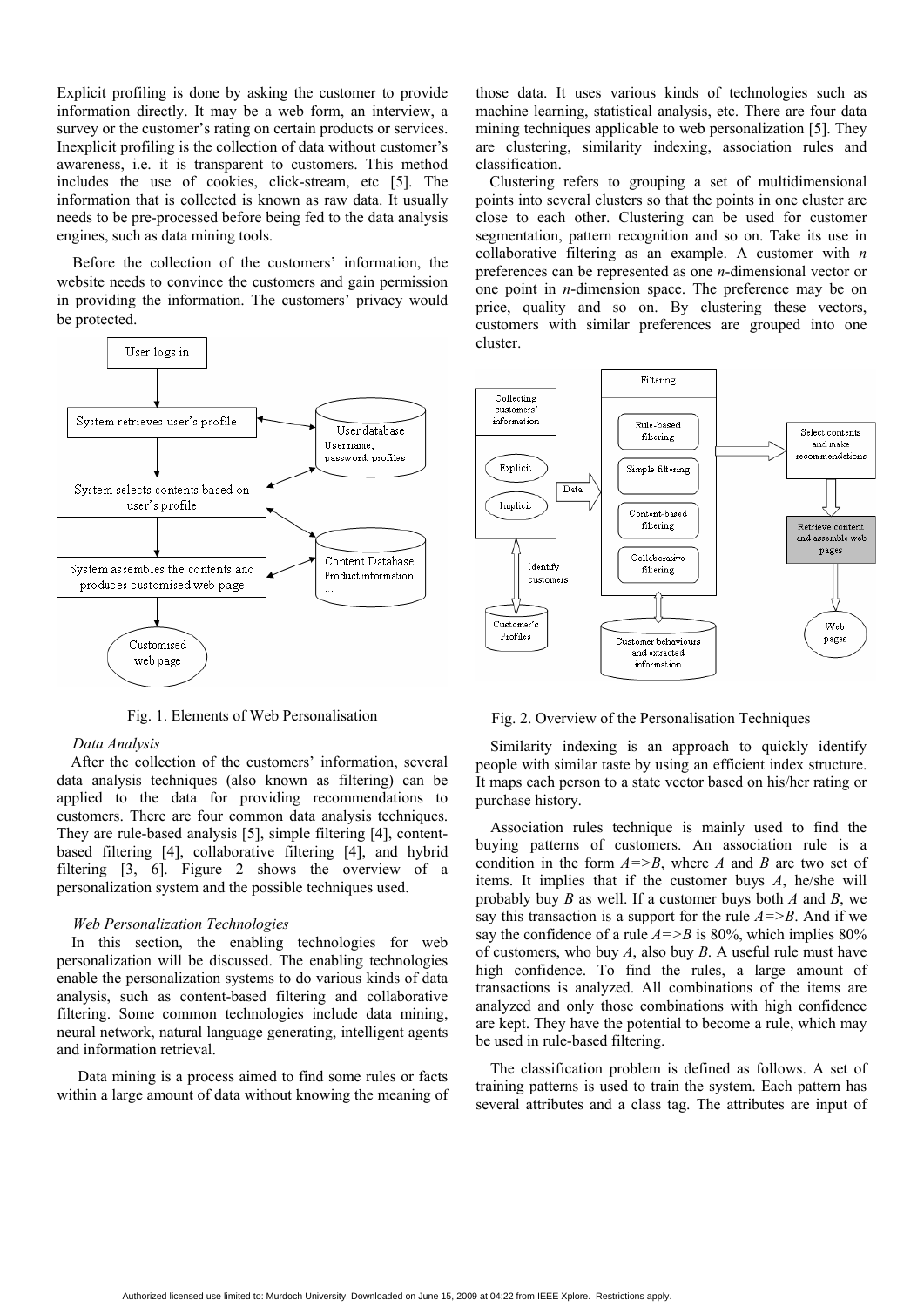the system and the class tag is the desired output of the system. These patterns are used to train the system. After successful training, the system is able to provide a correct class tag for the patterns when applying their attributes as input of the system. Such system can be used to predict the class tag of a testing pattern, which is not in the training patterns.

Neural network is a useful technology for web personalization. There are many types of neural networks, such as Multi-Layer Perceptron neural network (MLPNN), Radial Basis Functions (RBF) network. Yrjo and Mika [7] have proven that the Self-Organizing Map (SOM) network was able to cluster the customers according to their demographics and online behaviours. In their system, the customers' information, which was represented by an *n*dimensional vector, was used to map the customers to clusters, which are in a two-dimensional discrete map. In the mapping process, no priori knowledge on the customers is required. These clusters are useful information for collaborative filtering. Many other kinds of neural networks can also be used to study the customer data and extract useful information. In this paper, a RBF network is used to learn the customer's preferences toward the products.

# III. RBF PERSONALISATION SYSTEM

Nowadays, it is very common to buy goods online. When customers buy something, they usually want to compare several products to find the best choice. For example, if a customer wants to buy a Personal Digital Assistant (PDA), he/she may want the website to display several PDA models for choice. Without personalisation technology, the website had to give all the models to the customer. Sometimes the number of models is too many, and the customer needs a long time to view all of them in order to find the best match. Web personalisation can help to solve this problem by reducing the number of models displayed to customers. The idea is explained as follows. Suppose that the system knows the customers' preferences on PDA. Based on this knowledge about the customers, the system can filter out those PDA models that are unlikely to be chosen by the customers. Therefore, only the models with higher preference are displayed to customers. The number of displayed models can also be limited to a reasonable value comfortable to the customers. In this way, the customer is released from the excessive product information, which in turn makes them feel that the service is personal.

This paper focuses on the application of RBF neural network in personalising an online shopping system. The personalisation technique used is content-based filtering. The problem can be stated as follows. Suppose there are many products in an online shopping store. Every product has various attributes, such as price, quality, brand and guarantee. Different products have different values of attributes. This product information is stored in a database. The system also has the knowledge about the customers' preferences towards

various kinds of products. This knowledge is learnt from customers' profiles. In this paper, the customers' profiles are the customers' rankings on products. Customers' preferences here include price preference, quality preference and so on. Each preference corresponds to one attribute of the products. When a customer wants to buy a product, the search engine first searches for all similar products in the product database. After that, based on the products attributes and customers' preferences, a filter is used to filter out those products that are unlikely to be selected by the customer, and the rest of the products are then presented to the customer. Figure 3 shows the flowchart of this e-commerce model.

In order to apply the content-based filtering on the products. the products need be modelled mathematically first. Different attributes may be quantified differently according to the nature of the attributes. Most of the attributes can be quantified easily. Every attribute of products is assumed to be quantified and normalized. A vector  $A = \langle a_1, a_2, \dots, a_n \rangle$  is used to represent the products mathematically, where *n* is the number of attributes.

Customers' profiles are necessary for the system to learn the customers' preferences. In this paper, assuming customers' ranking towards products is the only content in the profile. To get the ranking information, customer's online behaviours need to be collected and analyzed. The data structure [2] is used to store a customer's behaviour (see Fig. 4).

The item *display times* is the number of times that the product is shown to the customer. A product may be shown to a customer multiple times during one session or in multiple sessions. The item *total\_rank* is the accumulated customer's ranking towards the product through the history of the customer. Whenever a product is presented to a customer, the customer may choose it or ignore it. Based on the customer's behaviours, the *total\_rank* is calculated in the following ways:

- When a new customer behaviour record is created name is set to *customer's name* and *sku* is set to product's identifier. Both *display\_times* and *total\_rank* are initialized to zero.
- If the customer clicks the product to see its detailed description, the *total\_rank* of the record increases by 1.
- If the customer adds the product to shopping basket, the *total\_rank* increases by 2.
- If the customer purchases the product, the total rank increases again by 2.

The above is a simple way of calculating *total\_rank*. In real application, it may be modified to fit the different situation. After the customer's behaviours are collected, his/her ranking toward the product can be calculated using the formula:

*Rank = total\_rank / display\_times*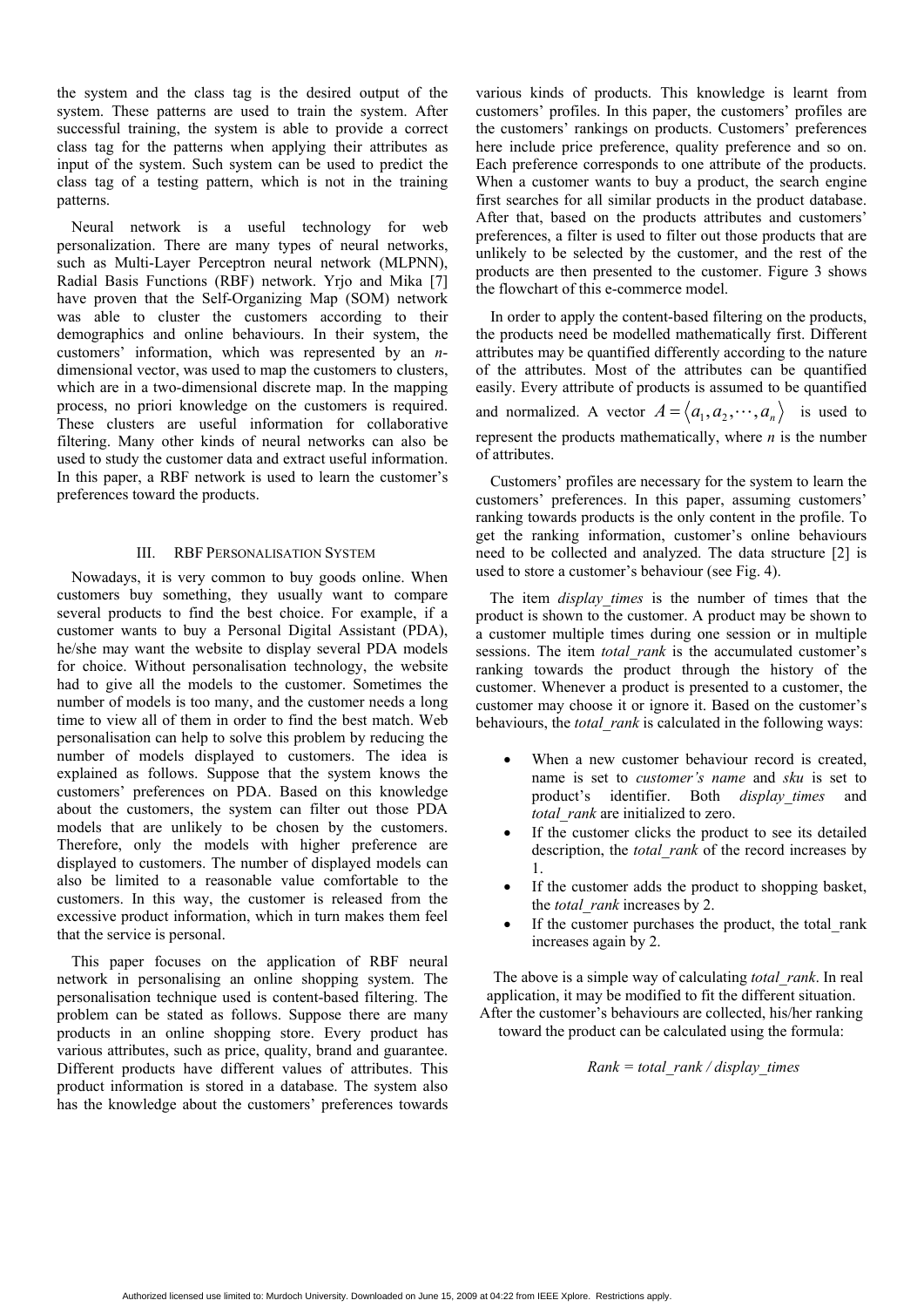Once a customer's rankings on products are collected, a RBF neural network can be used to learn the customer's preferences. First, the customer's behaviours need to be modelled mathematically. This research proposed to model the customer's behaviours by nonlinear function. This is because the customer's behaviours can be viewed as a nonlinear function  $t: X \to \Re$ , which maps instances of a domain *X* to real values  $\Re$ . *X* is the domain of product attributes. The vectors used for representing products are in the domain *X*. The dependent variable of this function is the customer's rankings on products. The rankings are in the real value set  $\Re$ . By modelling the customer's behaviours using nonlinear function, learning of customer's preferences becomes a function approximation problem. As demonstrated by many applications, the RBF network is a good a function approximator, it is therefore used to approximate the customer's function. Each training pattern is a point on the surface of the function. The training of RBF network is aim to find a hypothesis  $h: X \to \mathbb{R}$ . And the error of the hypothesis function is defined as  $Q(x, h) = (t(x) - h(x))^2$  [8]. To get a good approximation, smaller error is desire.



Fig. 3. E-commerce model



Fig. 4. The Data Structure of Customer's Behaviour

To model the customer's behaviours using a nonlinear function is the basic idea of this algorithm. The reason for this modelling is due to the similarity between the two. A customer reads in a product's information and extracts the product's attributes, and then gives a rank for the product. A function

takes several independent variables and gives the value of the dependent variable.

In this part, the RBF neural network is the tool for approximating the customer's behaviours function. By carefully choosing a method to quantify the products' attributes and record the customer's behaviours, the proposed system should be able to learn the customer's preferences well and use it for prediction.

The filtering of the products is quite straightforward. First, the trained RBF network can be used to estimate the customer's ranking on the products. A higher ranking value implies a higher chance for the product to be preferred. The products are then sorted according to their ranking values. The first *n* highest-ranking products are presented to the customer, where *n* is the largest number of products that can be presented to customers.

#### IV. SIMULATION CASE

To verify the effectiveness of the system, a simulator is created. The purpose of the simulator is to test the effectiveness of the product filtering algorithm and the preference-learning algorithm. Therefore all customers' behaviours and the products attributes are simulated. A typical simulation consists of 20 sessions for one customer. In the simulation tests, only price and quality attributes are considered as a start.

The *ndpm* is a metric used widely for evaluating Information Retrieval systems [2]. It is used here to measure the effectiveness of the product filtering algorithm because of the similarity between the product filtering and the information retrieval. In the context of this research, *ndpm* is used to measure the difference between the customer's choices and the system's choices. Assume the symbol  $\succeq$  denotes a preference ranking, where  $a \succ b$  means *a* is preferred to *b*. Let  $\succ_c$ denotes customer ranking and  $\succ$ <sub>s</sub> denotes system ranking. Then the distance of the two rankings for a pair of product is calculated in the following way:

$$
dist(a,b) = \begin{cases} 1 & \text{if } (a \succ_{s} b \text{ and } b \succ_{c} a) \text{ or } (b \succ_{s} a \text{ and } a \succ_{c} b) \\ 0 & \text{otherwise} \end{cases}
$$
(1)

The *ndpm* is the average distance of all pair of products.

$$
ndpm = \frac{\sum_{a,b \in T} dist(a,b)}{|T|}
$$
\n(2)

where  $T$  is the set of products and  $|T|$  is the number of pairs of the products.

The test results for independent product data without noise are shown in Fig. 5. The *x*-axis is the number of sessions passed, and the *y*-axis is the *ndpm*. The fallout is directly